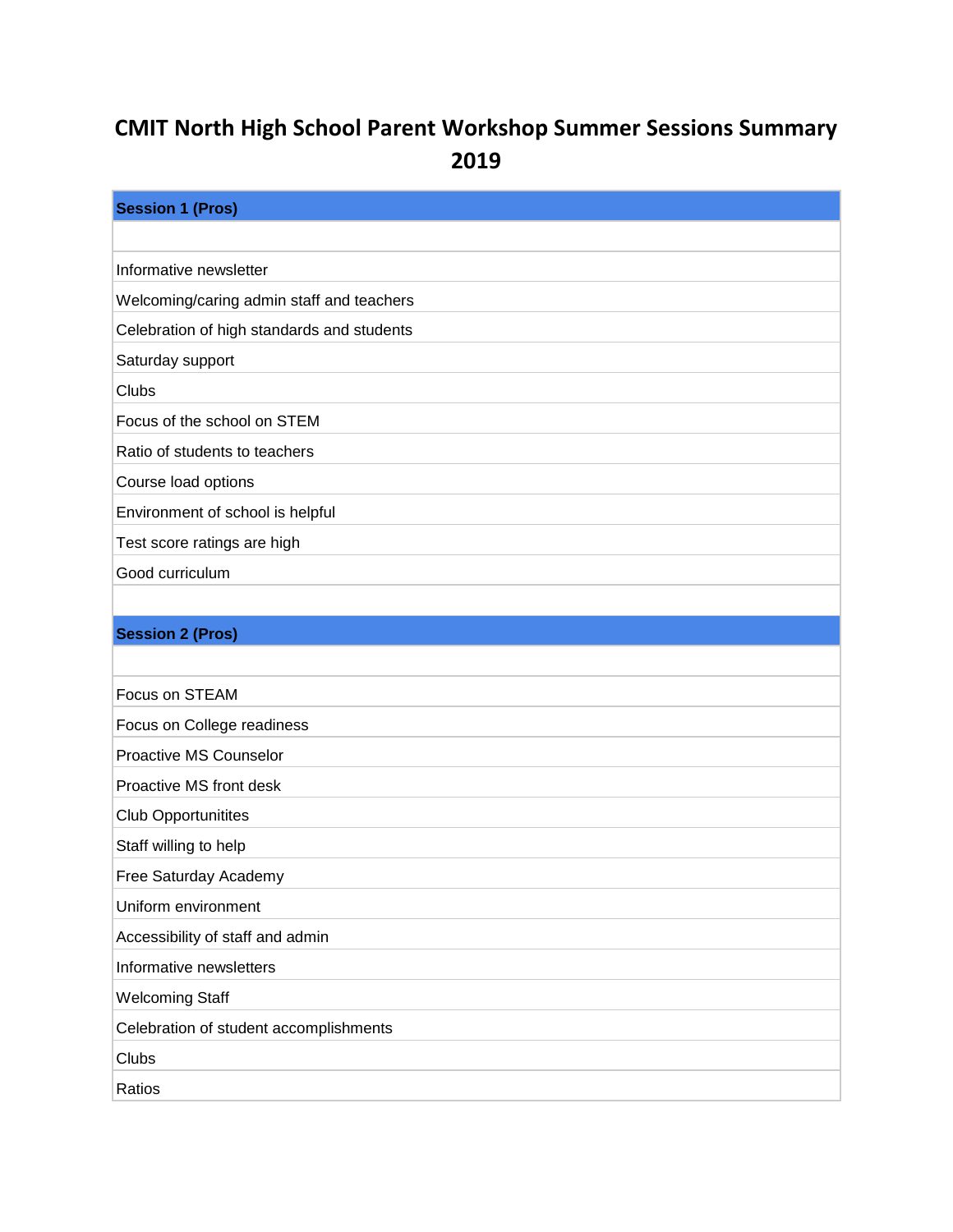**Curriculum** 

Small school

High Test scores

High classroom management

Google Classroom, unified platform

Group projects (teamwork, shared results)

New Principal

## **Session 3 (Pros)**

Tech opportunities/career

College Prep

Safety

Saturday School

Smaller class size

Parent academy (IT, cyber security)

Parent involvement

Teacher quality

Students care

High Standards

Session 1 (Cons)

Lack of transportation/for parents

Service hours to be listed on website

Reciprical learning - students to visit other schools

Need more sports

Improve taking suggestions/feedback from parents, not only student level but systemic

Schedule for 9th grade - looks like other schools, or less time dedicated for math

Teacher turnover rate too high

Improve science and math curriculum

Better consistancy of teachers' expectations

ITEC and Non ITEC curriculum - STEM school should focus on computer science, programming, project management, business analyst, IT skill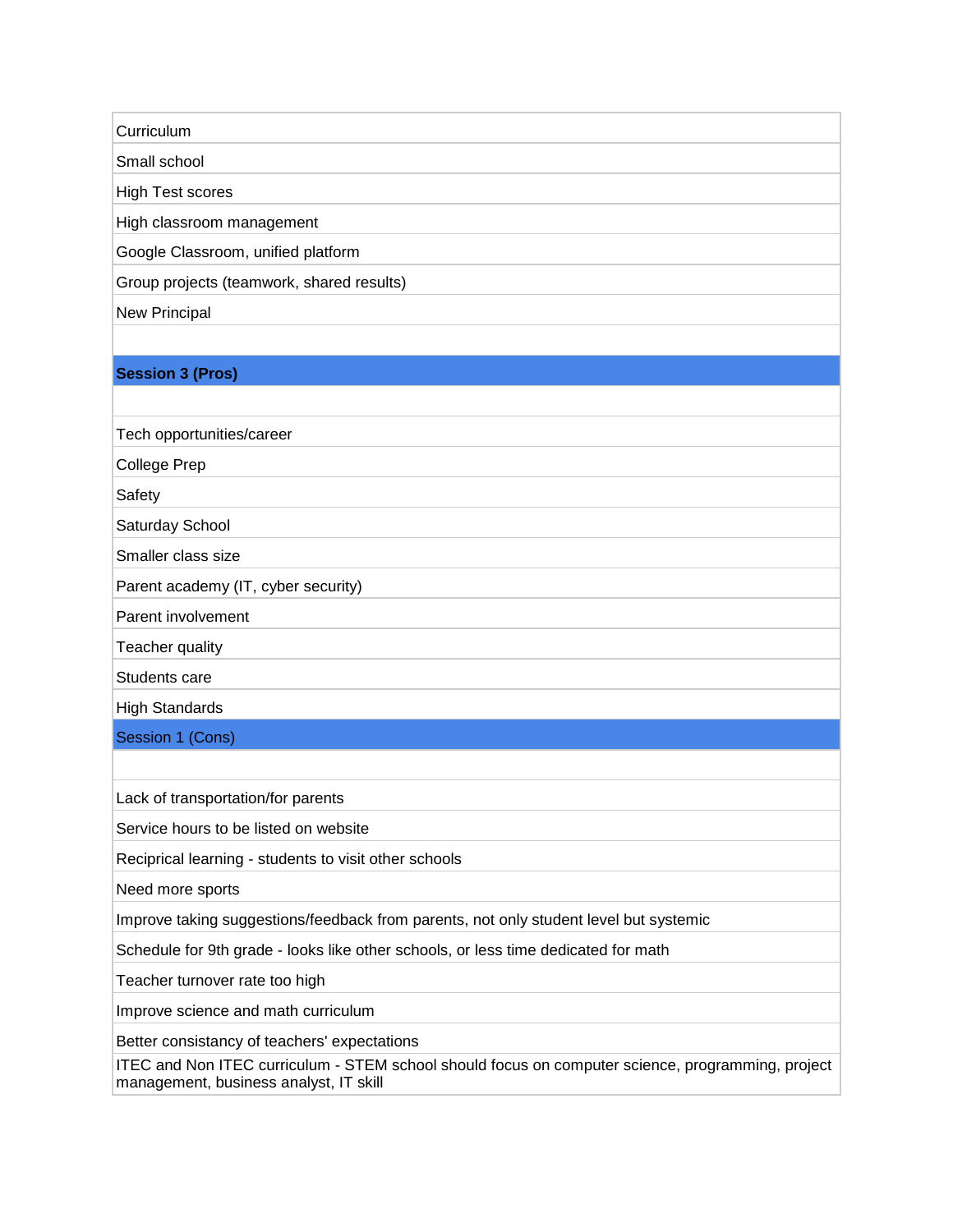More field trips

More opportunities in dual enrollment/alternate to ITEC?

Need to fully support ITEC (after thought?)

Need to fully support Science Olympiad

Course selection should be broader

Newsletter to be updated

Increase school communication

Need copies and need to know when the standardized tests

Need to retain students (leaving for Roosevelt)

## Session 2 (Cons)

Communication regarding expectations for students - no parent communication regarding building projects

Staff not responsible or accountable

Students need to be more respectful at assemblies (side conversations)

Poor structure/organization of clubs/athletics (i.e. cancellations)

Uniform expenses (more vendors for competition?)

Lack of transparency regarding events and resolutions

Dismissal chaos

Not so good lunch

Not enough resources (i.e paper, toilet paper, internet)

Information overload (i.e too many in a day, last minute requests) info on website or newsletter

Parent participation in ceremonies via streaming

Transportation (lack)

Reciprocal learning

Need more sports

Increase taking parent feedback

Teacher turnover rate

Lower math class hours than neighborhood school (verify)

Communication: student/parent handbook. Signed contract

School wide expectations

ITEC needs more support/promotion